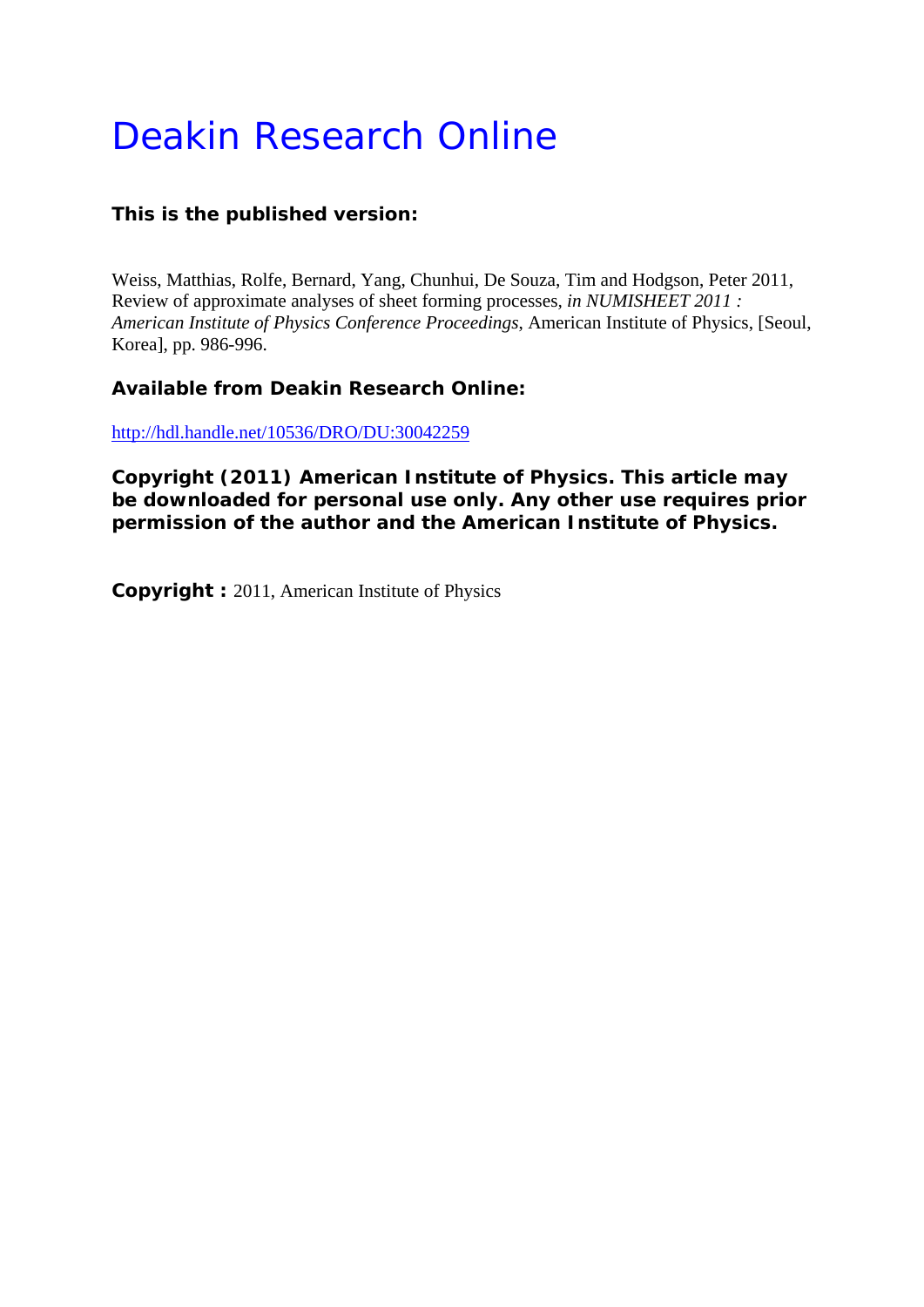# **Review of Approximate Analyses of Sheet Forming Processes**

# Matthias Weiss<sup>b</sup>, Bernard Rolfe<sup>a\*</sup>, Chunhui Yang<sup>a</sup>, Tim de Souza<sup>b</sup>, Peter  $H$ odgson $<sup>b</sup>$ </sup>

<sup>a</sup> School of Engineering, Deakin University, Waurn Ponds, Victoria, Australia. 3217<br>b Institute for Technology Research and Innovation. Deakin University, Waurn Ponds, Victoria, Australia. 3217<br>corresponding author: bern

**Abstract.** Approximate models are often used for the following purposes:

- in on-line control systems of metal forming processes where calculation speed is critical;
- to obtain quick, quantitative information on the magnitude of the main variables in the early stages of process design;
- to illustrate the role of the major variables in the process;
- as an initial check on numerical modelling; and
- as a basis for quick calculations on processes in teaching and training packages.

The models often share many similarities; for example, an arbitrary geometric assumption of deformation giving a simplified strain distribution, simple material property descriptions - such as an elastic, perfectly plastic law - and mathematical short cuts such as a linear approximation of a polynomial expression. In many cases, the output differs significantly from experiment and performance or efficiency factors are developed by experience to tune the models. In recent years, analytical models have been widely used at Deakin University in the design of experiments and equipment and as a pre-cursor to more detailed numerical analyses. Examples that are reviewed in this paper include deformation of sandwich material having a weak, elastic core, load prediction in deep drawing, bending of strip (particularly of ageing steel where kinking may occur), process analysis of low-pressure hydroforming of tubing, analysis of the rejection rates in stamping, and the determination of constitutive models by an inverse method applied to bending tests.

**Keywords:** Stamping, hydroforming, roll forming, analytical modelling, laminates **PACS:** 81.05.Bx, 83.50.Uv, 81.40.Lm, 81.20.Hy

#### **INTRODUCTION**

Metal forming studies have followed several traditional approaches; one, the mathematical, continuum mechanics style, another using extensive numerical modelling, mainly finite element techniques and thirdly the method that can be described as engineering plasticity. The latter was pioneered by, to name just a few, Johnson and Mellor, Marciniak, Fukui, Sachs, Popov and Backofen. This follows more the approach of strength of materials for elastic materials in that it uses approximations and simplifying assumptions to reduce the problem to formulae that allow rapid calculation. The object of engineering plasticity has been not only to provide numbers for process design, but also to identify the governing variables so that students can obtain in their minds an understanding of the limits of a metal forming operation.

Two very clever, but at the same time essentially simple examples of models that have been extensively used over the years can be mentioned. The Bland and Ford approximation [1] for the roll force in slab rolling is;

$$
F = Y\sqrt{R\Delta h} \tag{1}
$$

where  $F$  is the roll force per unit width,  $R$ , the roll radius and,  $\Delta h$ , the reduction. The analysis is based on the assumption that the stress on the deformation length,  $\sqrt{R\Delta h}$ , is the yield stress, *Y*. In the early control algorithms for

986

*The 8th International Conference and Workshop on Numerical Simulation of 3D Sheet Metal Forming Processes* AIP Conf. Proc. 1383, 986-996 (2011); doi: 10.1063/1.3623712 © 2011 American Institute of Physics 978-0-7354-0949-1/\$30.00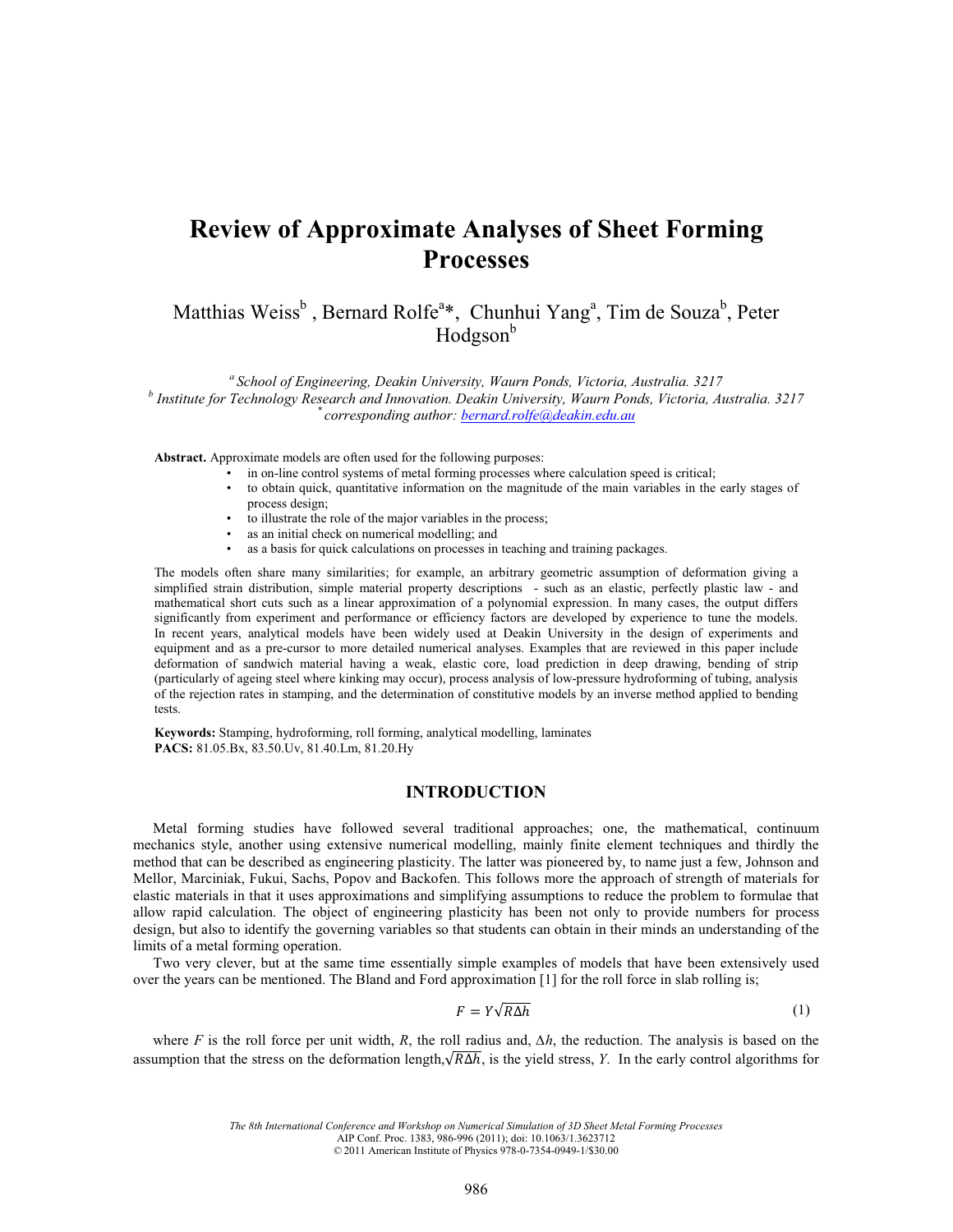automatic gauge control in strip mills, a tuned version of this equation was used and in teaching this is a useful starting point as it shows how roll radius affects the roll force.

Another model still widely used for predicting springback in sheet metal forming is the Gardiner equation [2];

$$
\Delta \theta = \frac{Y R}{E t} \theta \tag{2}
$$

where,  $\Delta\theta$ , is the springback, *E*, is Youngs modulus, *R*, the bend radius and, *t*, the sheet thickness. The assumption is that the sheet is fully plastic before unloading and that there is no axial tension; the equation presented is also simplified mathematically.

At Deakin University, closed form approximations have been used in the initial stages of study of a number of metal forming studies and these are reviewed briefly here. It should perhaps be mentioned that there is a recommended approach to all these problems that follows the order given below:

- - Geometry: describe the deformation of the material in a simple and approximate form which will lead to defining the strain distribution.
- - Equilibrium: write down the equilibrium equations that apply without, as yet, specifying the material behaviour.
- -Material behaviour: describe material behaviour by a simple constitutive law.

In this review, the different processes studied are presented briefly. In all cases, the above approach was used and, for brevity, only the simplifying assumptions are described.

#### **DEEP DRAWING**

Many analytical models have been used for deep drawing of a circular cup [3]; for a rigid, perfectly plastic material a typical model can be summarized in the equation,

$$
F = 2\pi R_i \left[ 1.13\bar{\sigma}t_0 \ln\left(\frac{r_0}{R_i}\right) + \frac{\mu}{\pi r_0} \right] \exp(\mu\theta)\sin(\theta) \tag{3}
$$

where the variables are illustrated in Figure 1 and,  $r_0$ , and,  $R_i$ , are the outer blank radius and cup radius respectively. The cup wall angle,  $\theta$ , can be found from trigonometry.



**FIGURE 1.** (a) Schematic diagram of the deep drawing of a cylindrical cup (dimensions in millimeters) and (b) Geometry of deep-drawn cup for determination of the contact angle  $\theta$ .

This model was extended to include strain hardening and the details are given in Ref. 4. Constant thickness deformation was assumed to exist throughout and at any instant in the process, the average yield stress,  $\bar{\sigma}_{av}$ , was taken as the effective stress for an element on the flange at a radius that divided the flange into two equal areas. The effective strain for this radius can be readily determined from the initial and current blank dimensions. To test this model, commercial quality cold rolled sheet steel was deep drawn, and the experimental and theoretical punch displacement curves are shown in Figure 2. This also shows the results of finite element analysis of the process using Abaqus/Standard; the results using two models, shell elements (SAX1) and solid elements (CAX4R), are also shown in this diagram.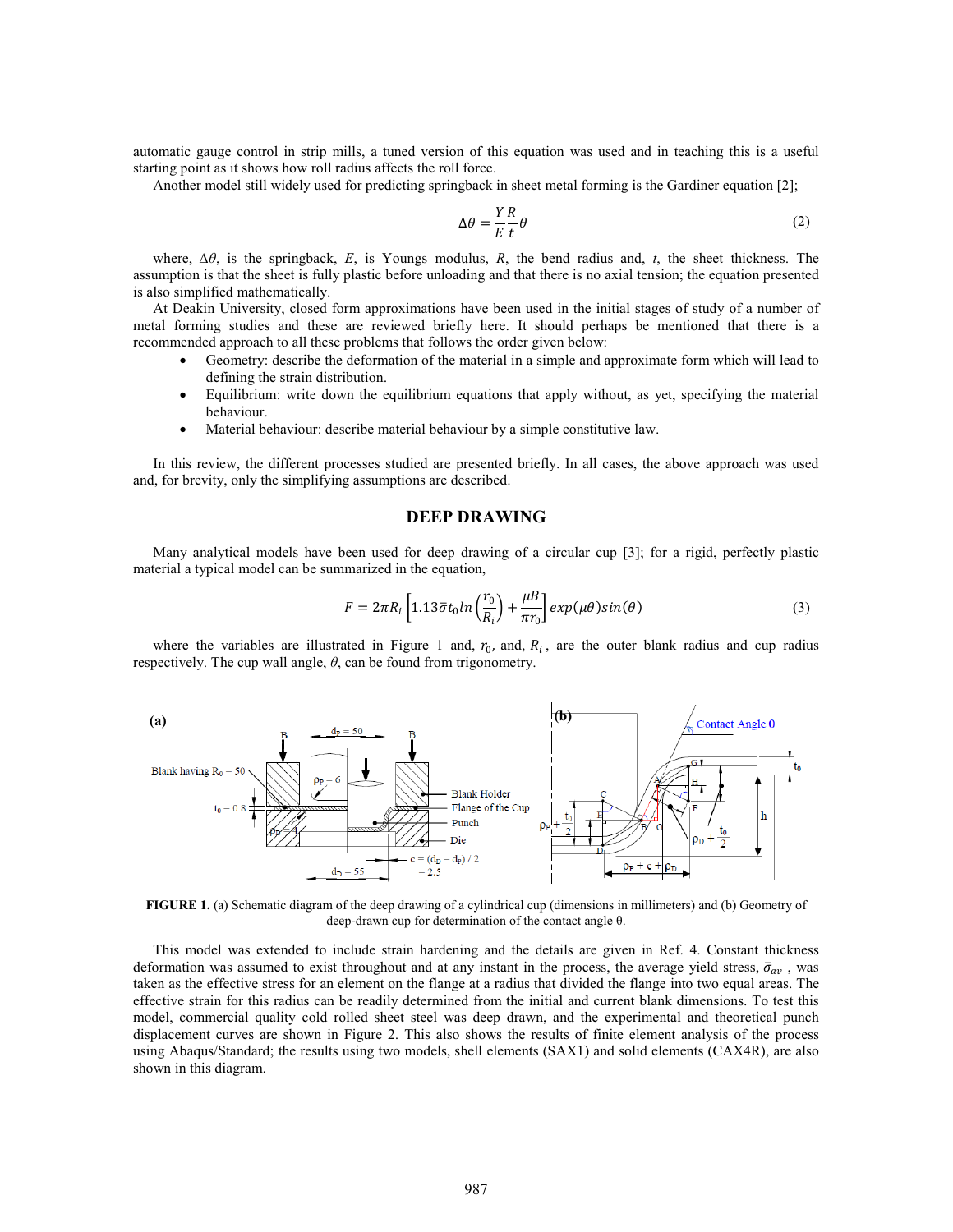

The closed form solution gives slightly better prediction of the maximum drawing force than the finite element analyses; all the models under-estimate the punch force in the final stages of the process. The advantage of this approximate model [5] is that the effect of friction, strain hardening and tool geometry on the outcome of the drawing operation can assessed quickly and this is valuable both in process design and in teaching.

#### **ASSESSMENT OF REJECTION RATES**

The inherent variability of the incoming sheet and the die conditions in a stamping operation can influence the quality of the final product and cause excessive rejects. A single finite element simulation is successful at predicting the forming behaviour and springback of a stamping process; however, it lacks the ability to assess the influence of the true stochastic nature of the process. In this work [6], a probabilistic analytical model has been developed to investigate the effect of variation in material and process conditions on the shape stability or springback for a simple stretch forming process. The stamping process is simplified to the two-dimensional stretching of a thin sheet over a gently curved form block, as shown in Figure 3, the applied tension in the sidewall is used to simulate various process operating windows. The rejection criterion was based on an arbitrarily assigned acceptable limit of springback which was measured by the change in the radius of curvature; a simple model [3] gives the change in curvature as:

$$
\frac{\Delta(1/\rho)}{(1/\rho)} = -\frac{|d\sigma_1/d\varepsilon_1|_{\varepsilon_{1a}}}{E} \tag{4}
$$

where  $\left| d\sigma_1/d\varepsilon_1 \right|_{\varepsilon_{1a}}$  is the plastic modulus of the material for the mid-surface principal strain,  $\varepsilon_{1a}$ , at the point of unloading.



**FIGURE 3.** Two-dimensional stretch forming operation.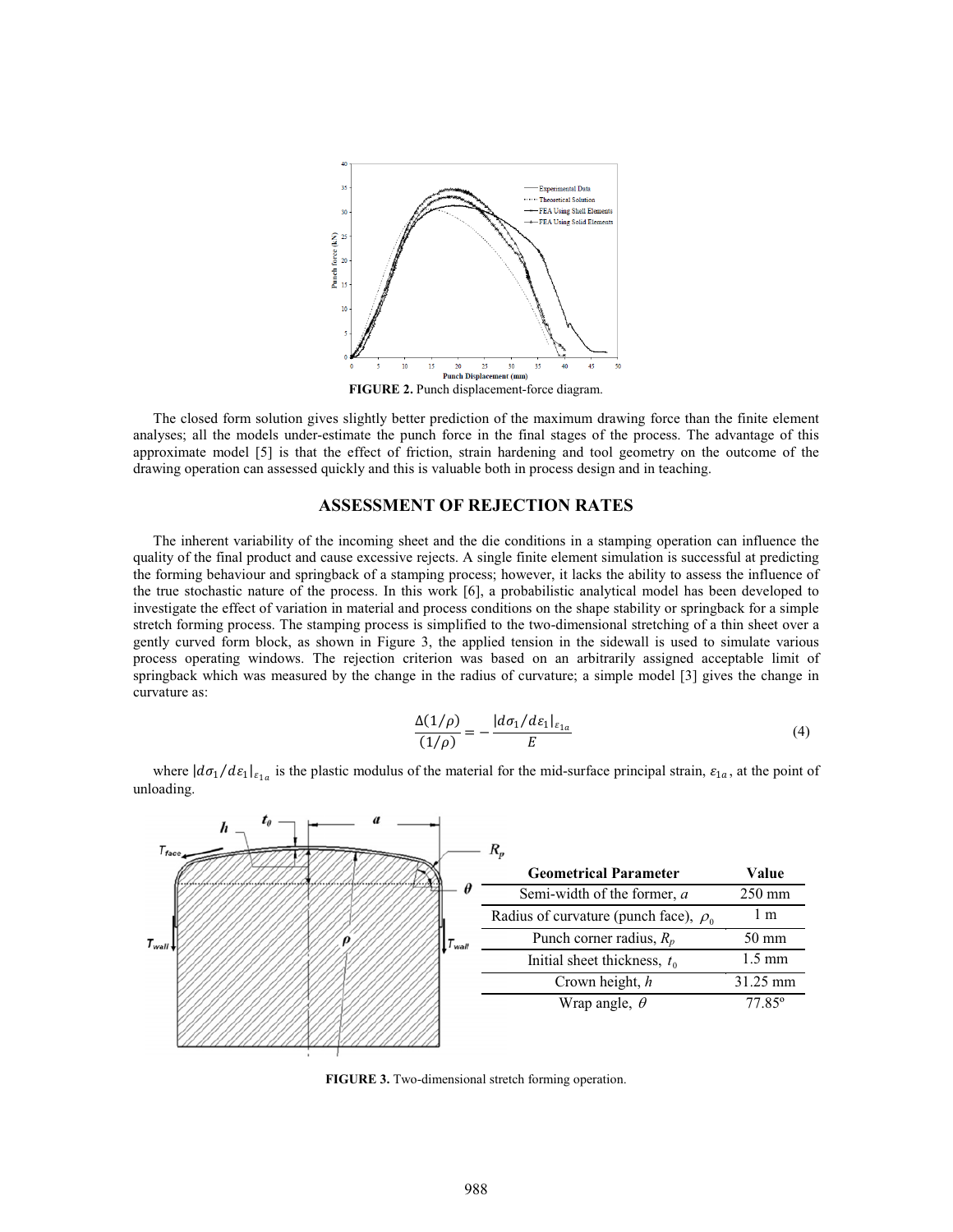To assess the sensitivity of the sheet metal process to variation in input parameters, a multivariate probabilistic modelling approach was adopted. Probabilistic modelling is primarily based on the application of statistics for probability assessment of uncontrollable events. A multivariate probabilistic model permits the introduction of multiple noise parameters for analysis, where each noise parameter has a univariate normal distribution. For example, the variability in yield stress in an incoming coil is represented by a normal distribution of yield stress in individual blanks assessed from information in the literature on steel variability. We denote the n-dimensional jointnormal distribution with a mean vector  $\bar{x}$  and a covariance matrix  $\omega$ , hence the probability density function is:

$$
f(x_n|\bar{x}, \omega) = \frac{\exp\{-(1/2)(x-\bar{x})^T\omega^{-1}(x-\bar{x})\}}{\sqrt{(2\pi)^n|\omega|}}
$$
(5)

A full-factorial DOE was performed for five noise parameters (yield stress, n-value, Young's Modulus, sheet thickness and friction co-efficient) at five equi-spaced levels to generate an appropriate output response space. For each DOE run, the probability of the inputs occurring was calculated using Equation (5) and, in turn, the likelihood of the output is determined. Springback histograms for various operating windows, assessed by analysing various sidewall tensions, are represented in Figure 4. The reject rate for each process setup state and, subsequently, its robustness can be assessed.



**FIGURE 4.** Springback distributions for a range of sidewall tensions and reject rate given an upper specification limit.

From Figure 4, it may be seen that for the variability parameters selected, the rejection rate is very sensitive to side-wall tension (indicative of binder pressure). For a tension of 600 kN/m the reject rate is 89%; this drops to less than 1% if the tension is increased to 750 kN/m.

Stochastic modelling is well suited to analytical modelling methods, primarily due to extremely short solution times compared to Monte Carlo finite element techniques which often involve running hundreds of individual simulations. Analytical models of this type could be used by manufacturers during initial feasibility and try-out stages to assess the 'true' performance of their stamping processes.

#### **BENDING OF METAL/POLYMER LAMINATES**

Material in which a thin polymeric sheet is sandwiched between two sheets of steel or aluminium has been used in the automotive industry and found to be effective in reducing weight and noise transmission. To improve the understanding of forming this sheet, a bending model was created [7]. It was assumed that the moment due to bending of the core would be negligible and the polymer was modelled as a material having a zero Young's Modulus, but a finite elastic shear modulus. In bending the sheet in a circular die, the outer sheet is stretched and the inner one is compressed (Figure 5a). Figure 5b shows a schematic illustration of the shear stress acting at the interface AB due to the shear deformation of the interlayer and the resulting tension in the outer cover sheet.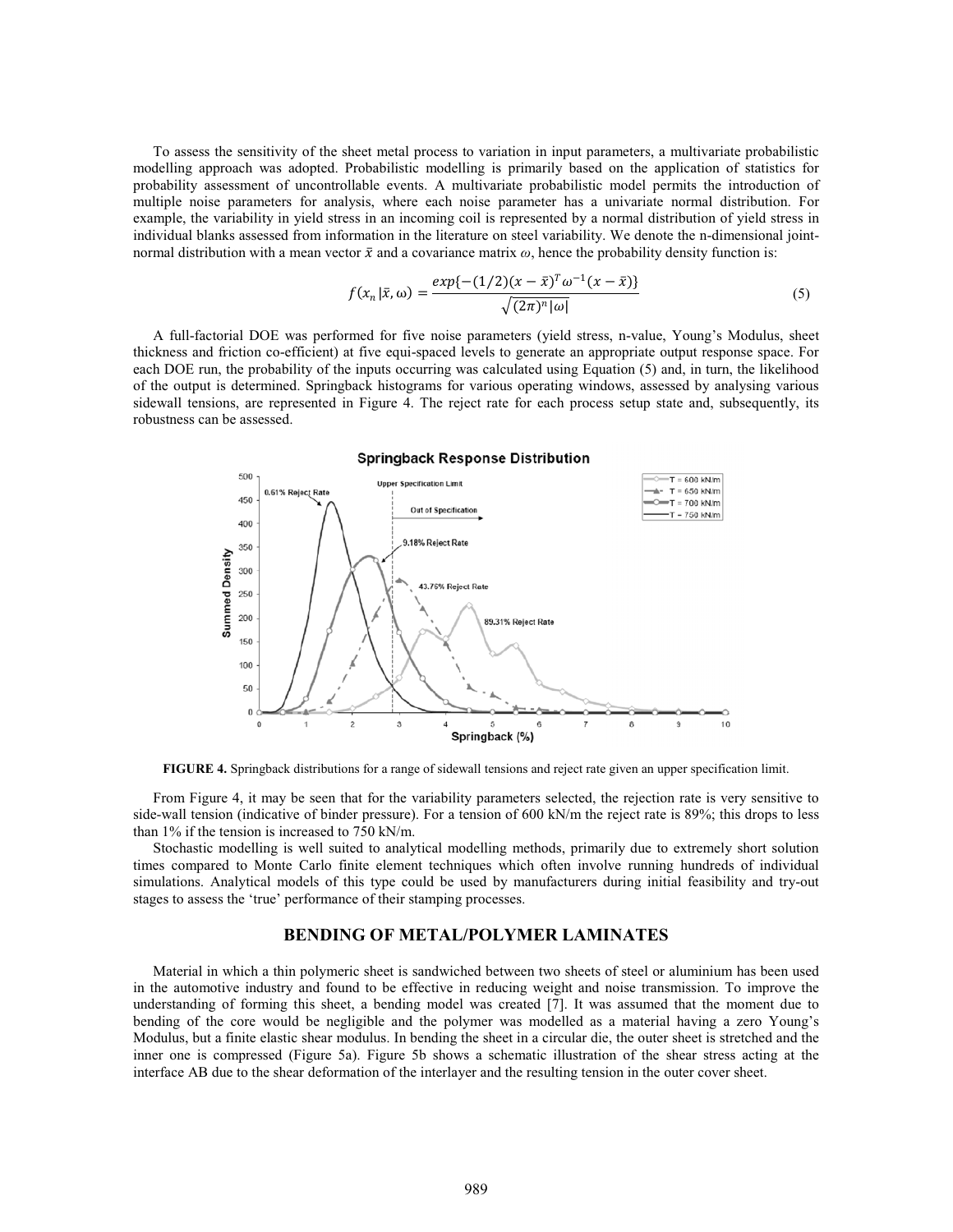

**FIGURE 5.** a) An element of the laminate material bent at a constant radius of curvature. b) Force equilibrium diagram of both the cover sheet and the interlayer.

The force equilibrium within the cover sheets was determined which led to:

$$
T(\theta, \rho) = \frac{2aE'}{\rho} \left\{ (a+b) - b \frac{d\gamma}{d\theta} \right\}
$$
 (6)

With the tension force T, the shear angle  $\theta$ , E', the plane strain modulus, the radius of curvature  $\rho$ , half the thickness of the cover sheets and the interlayer a and b respectively and the rate of change of shear strain  $\frac{dy}{d\theta}$ . (The shear modulus is included in determining the shear strain [7]). Assuming that the bending moment on the interlayer is small relative to the cover sheets and can be neglected, the bending moment on the laminate is composed of the moment to bend each cover sheet plus the moment due to the tensions on each cover sheet.

$$
M_{total} = M_{upper} + M_{lower} + 2(a+b)T(\theta, \rho)
$$
\n(7)

Equation (6) and (7) were applied to investigate the bending moment in a metal/polymer laminate that is bent to a circular arc in a frictionless die (Figure 6a).



**FIGURE 6.** a) Bending of the metal/polymer laminate material to a constant radius of  $\rho$  for a frictionless clamped die. b) The moment diagram of the metal/polymer laminate bent to a circular arc for different values of the bend radius.

The results showed that the moment in the laminate is non-uniform along the bent strip (Figure 6b), even though the curvature is constant. This is due to tension and compression forces introduced in the cover sheets by the shear reaction force of the interlayer material. In a second approach [8] the model was extended to the elastic plane strain deformation of a strip that overhangs the die as shown in Figure 7.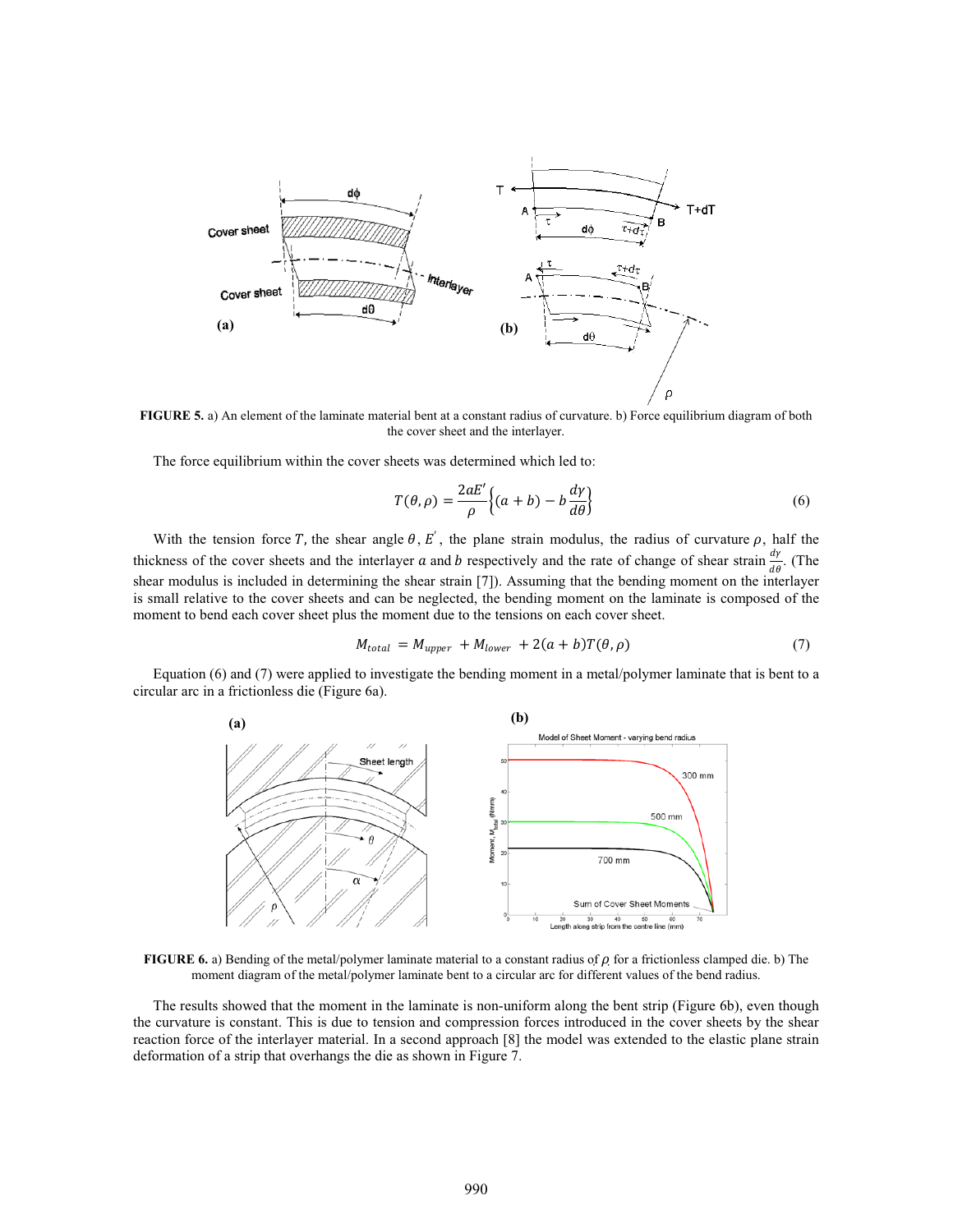

**FIGURE 7.** Schematic of a homogeneous metal strip and a metal/polymer/metal laminated sheet clamped between dies of circular profile showing the difference in the shape of the free standing strip (Gullwing defect).

The schematic diagram compares the free-standing shape of a homogeneous steel strip clamped between two dies of circular profile and that of the metal/polymer laminate. In both cases, the strip is tangent to the die surface at the edge and while the overhanging steel strip is straight, in the laminate there is a reversal of curvature at the tangent point (reverse bend). The model developed was applied to study the influence of process parameters on the shear deformation of the core, the tension forces within the cover sheets and the final shape of metal/polymer laminated strip. The investigation of the deformation of the free bending sheet outside the tooling showed that the reverse bend defect is due to tension within the cover sheets, which is a result of the core shear stress transferred at the interface between the core and the cover sheet layer. An additional benefit of the model is that it permitted the calculation of the stress at the interface; in practical forming operations, this stress can exceed the bond strength leading to delamination.

#### **LOW PRESSURE TUBE HYDROFORMING (LPTH)**

A new technology called low pressure tube hydroforming (LPTH) has gained increasing attention in the automotive the industry for the forming of high strength steels. In this process a fluid filled and pressurized tube is formed to the required shape using a moving die (Figure 8) leading to a significant reduction of the internal pressure and die closing force required to form the part compared to the conventional hydroforming process. To improve the understanding of the process and to evaluate the die closing force and internal tube pressures needed to form a simple, wrinkle free part, a simplified analytical model was developed [9] for the low pressure tube hydroforming of a rectangular tube shown in Figure 8.



**FIGURE 8.** Schematic of low pressure hydroforming and the part shape analysed.

The model assumed a symmetrical deformation of the tube with negligible change in tube perimeter and a constant and uniform wall thickness. A rigid, perfect plastic material model was used and the tension in the tube wall was assumed constant around the corner radii. It was found that the die closing force consists of two major components: one is the compressive force in the tube wall to deform the corner radius and the other is the force due to the internal pressure that is transmitted through the tube wall contacting the upper die. The relation developed for the die closing force is given by.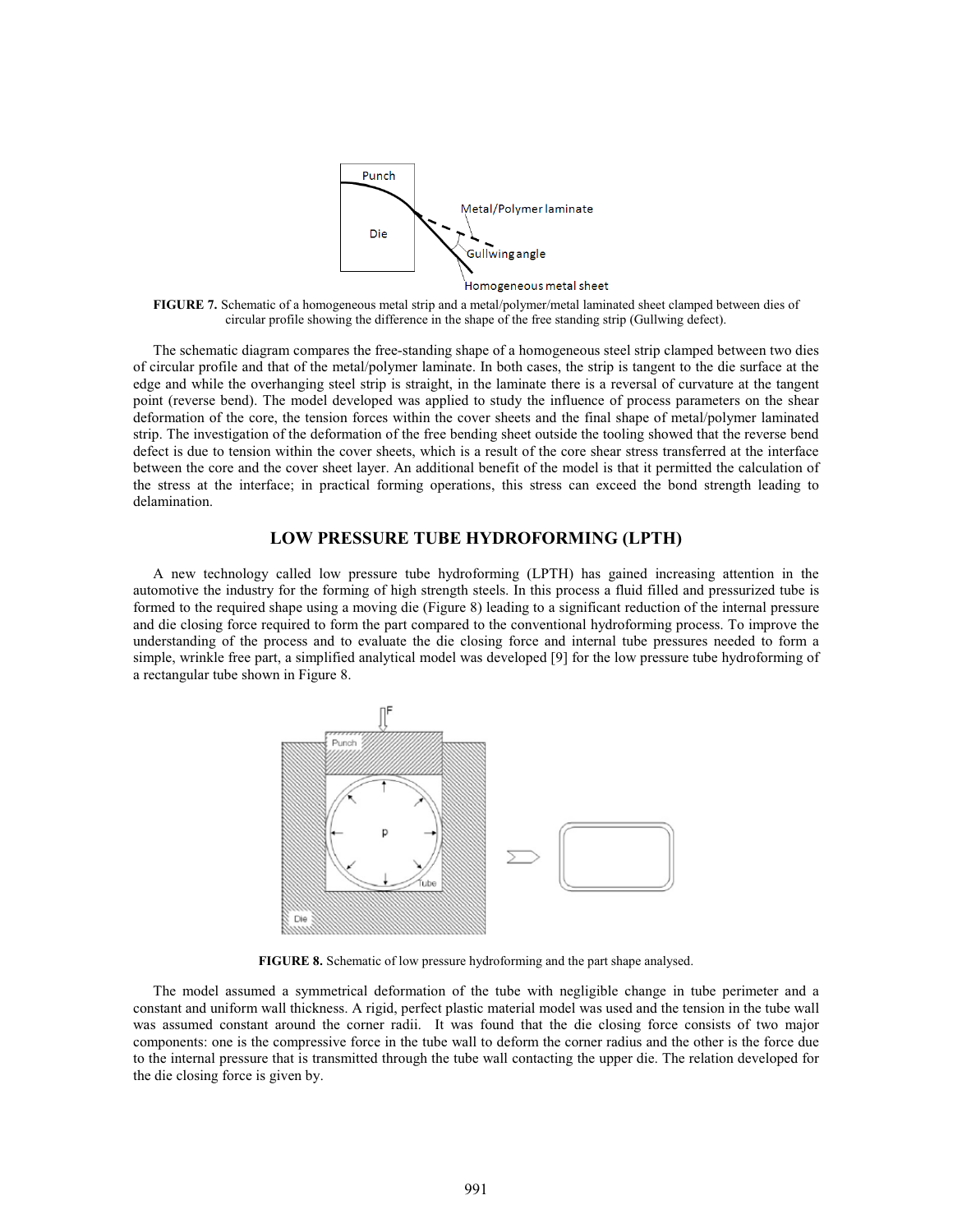$$
F = 2p \cdot 1.165\Delta + 2T \tag{8}
$$

With the internal tube pressure,  $p$ , the compressive force in the tube wall,  $T$ , and the displacement during forming,  $\Delta$ . The model developed further showed that the circumferential compressive force in the tube wall required to form the material into the die corners increases as the corner radius decreases. The comparison with experimental and numerical results, Figure 9, showed sufficient agreement for initial process design.



**FIGURE 9.** Die closing forces for the forming of a pressurized tube (10 MPa) at 10 mm die displacement.

#### **INVERSE MODELLING**

Researchers at Deakin University recently developed a free bending test for the investigation of the material behavior of metal strip at forming strains close to yield [10]. The test is of particular interest in studying the roll forming process where small changes in yield can lead to major forming defects. It was found that for some materials there is a significant difference between the elastic plastic transition in bending calculated from the yield point measured in the tensile test and that observed in actual bending; this was ascribed to residual stresses in the material introduced by manufacturing processes such as skin passing and roller leveling. It was concluded that for forming processes where bending is the major deformation mode, such as the roll forming process, material data based on the bending test may lead to improved accuracy in CAD and FEA based design packages [11, 12]. A typical moment curvature diagram obtained in the free bending test is shown in Figure 10a.



**FIGURE 10.** a) Moment curvature diagram determined in the pure bending test. b) Numerical model of the bending test.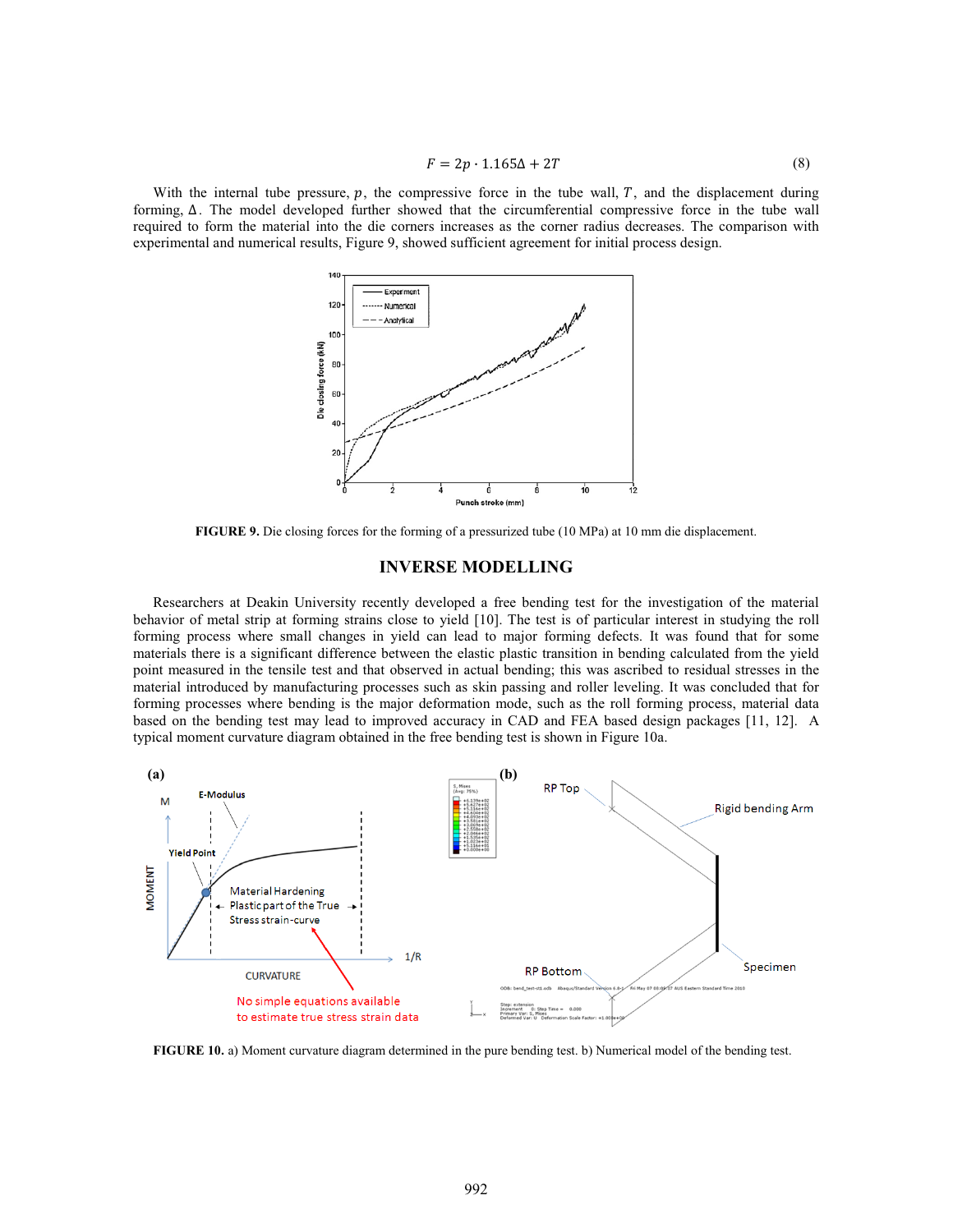While the Young's modulus and the bending yield stress can be determined by simple analysis of the elastic portion of the curve, a direct conversion of the moment curvature diagram in the elastic plastic region into a plastic true stress strain curve is not possible by a simple analysis. An inverse routine was therefore developed that is based on a numerical model of the bending test (Figure 10b); the output is a true stress strain law that if used in a simple bending model will reproduce the experimental moment curvature characteristic [13]. This is a simplification in that it neglects residual stresses in the material and other non-uniformities, but this is justified as many existing modeling packages for bending analyses also ignore these effects. Since the material properties for the elastic region (Yield Point and the Young`s Modulus) are directly measurable from the bending test data the inverse routine is limited to the plastic region. The constitutive equation used here is:

$$
\sigma = YP + \{H(\varepsilon_p)\}^c, \text{ for } \sigma > YP \tag{9}
$$

where the parameters H and c are the variables to be found. (H is the strength coefficient and c the plastic strain hardening index). A schematic of the inverse modelling system is shown in Figure 11.



**FIGURE 11.** Schematic of the inverse model used showing the seven main steps.

At the start, an initial guess of the best values of tensile parameters is given to the optimization routine, (step 4) and a moment curvature diagram is numerically predicted using the FEA model of the bending test (step 5) and the estimated tensile curve. A root-mean-squared error is used to calculate the difference between the estimated and experimental moment-curvature curves (step 6) and an optimized set of material parameters (H and c) is found using a Matlab optimization command. Using the optimized tensile input, a second iteration (steps 4-7) is started; this process is repeated until the difference between the estimated and experimental moment-curvature characteristic is below a value set by the operator. The true stress strain curve generated can be used in numerical models of the roll forming process. Initial studies have indicated that for some conditions, improved model accuracy can be achieved if material input based on the bending test is used instead of conventional tensile data [14].

This method of obtaining a simple material law from the bending test is not a closed-form analysis, but it is included in this work as the outcome, i.e. the material equation, can be used for simple, approximate analyses of processes of the type given in other examples.

#### **UNSTABLE BENDING OF SHEET**

A technological defect in free bending of aged steel sheet is the formation of creases or kinks due to an instability in bending; it manifests as sharp bends across the width when uncoiling sheet and as creases in roll forming. It may also appear when bending a sheet over a die radius; instead of the sheet curving smoothly, facets appear that are separated by sharp bends. The phenomenon is, in some respects, analogous to the onset of diffuse necking in a tensile test. Diffuse necking starts when the load reaches a maximum allowing one portion of the test-piece to strain in an accelerated manner to failure, while material on either side unloads elastically. Similarly it may be postulated that in bending, the process will be stable if the moment curvature characteristic has a positive slope and unstable if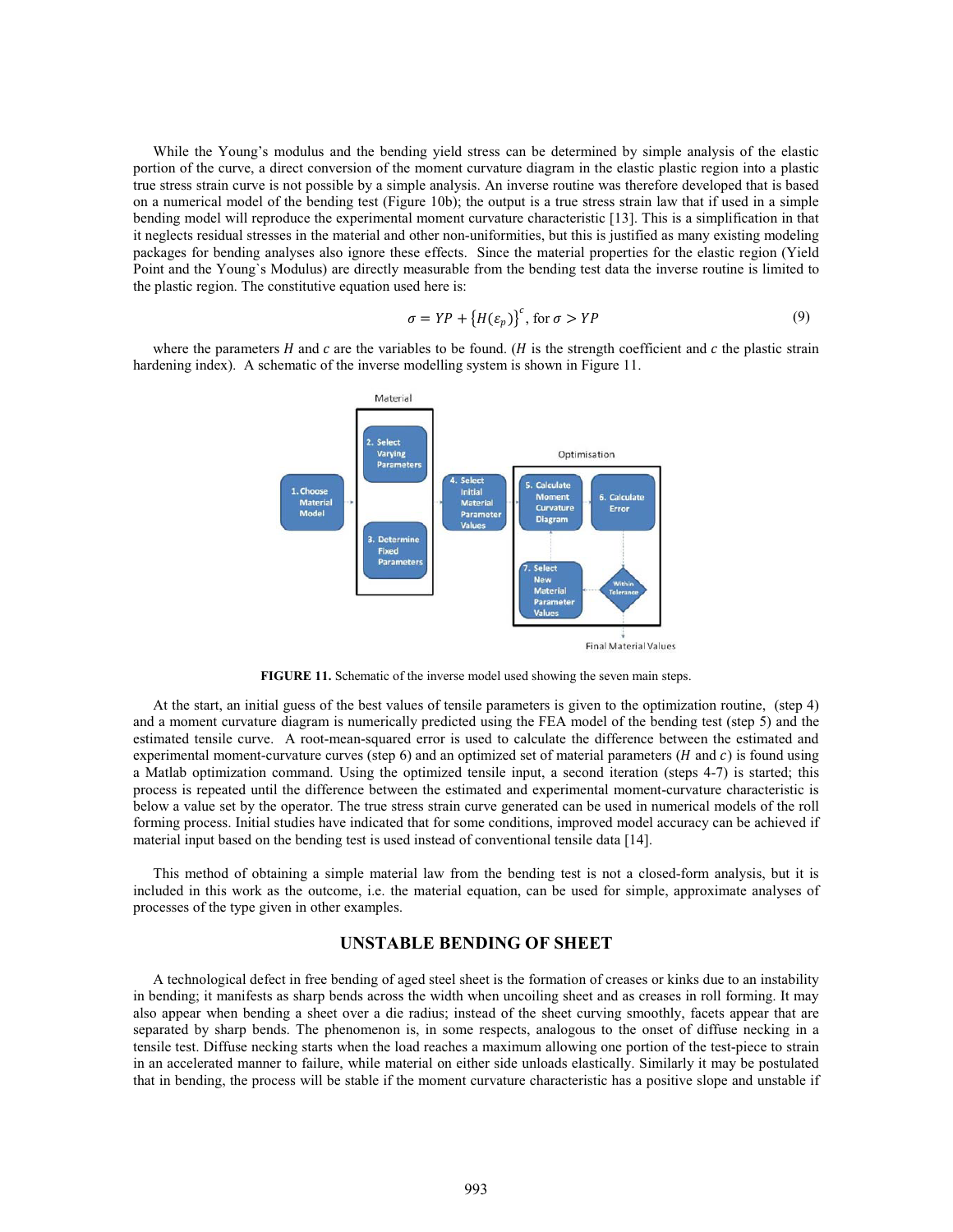the slope is negative [15]. To study this, an analysis was required for the moment in free bending a strip having the stress strain characteristic shown in Figure 12; this shows that the elastic plastic transition occurs at an upper yield stress,  $\sigma_u$ , followed by deformation at a plastic flow stress,  $\sigma_f$ ; the degree of ageing can be represented by,

$$
\lambda = \frac{\sigma_u}{\sigma_f}
$$
\n(10)\n\n
$$
\sum_{\substack{\beta_0 \\ \vdots \\ \beta_n \\ \text{Strain}}} \lambda = \frac{\sigma_u}{\sigma_f}
$$

**FIGURE 12.** Assumed stress strain relation in aged sheet.

Stress

Assuming a linear strain distribution in bending, i.e.  $\varepsilon_b = \frac{y}{a}$ , the stress distribution through the thickness is shown in Figure 13, where the elastic plastic transition is at a distance,  $y_e = \rho \frac{\sigma_u}{E}$ , from the mid-surface.



**FIGURE 13.** Assumed strain and stress distribution in bending of aged sheet.

The equilibrium equation for this stress distribution is [3],

$$
M = 2 \int_0^{y_e} \frac{E}{\rho} y^2 dy + 2 \int_{y_e}^{t/2} \sigma_f y dy
$$
 (11)

where *M* is the moment per unit width. From this, we obtain,

$$
M = \sigma_f \left\{ \frac{t^2}{4} + y_e^2 \left( \frac{2\lambda}{3} - 1 \right) \right\} \tag{12}
$$

The moment curvature diagram calculated for different values of  $\lambda$  is shown in Figure 14. This is for a typical case of aged carbon steel in which,  $t = 1$  mm, Young's modulus  $E = 200$  GPa and the flow stress is,  $\sigma_f = 180$  MPa. For no ageing, the upper yield stress,  $\sigma_u$ , is equal to the flow stress, i.e.  $\lambda = 1$ , and the curve has a positive slope throughout and stable bending is expected. For aged material with an upper yield stress of,  $\sigma_u = 270 MPa$ , i.e.  $\lambda = 1.5$ , the slope of the curve is zero after yielding and this would be the start of unstable bending. For a heavily aged material with an upper yield stress of,  $\sigma_u = 324 MPa$ , i.e.  $\lambda = 1.8$ , the slope of the curve beyond elastic bending is negative and the bending would be unstable. From this, it was proposed that the criterion for the onset of unstable bending or kinking is,

$$
\lambda \ge 1.5 \tag{13}
$$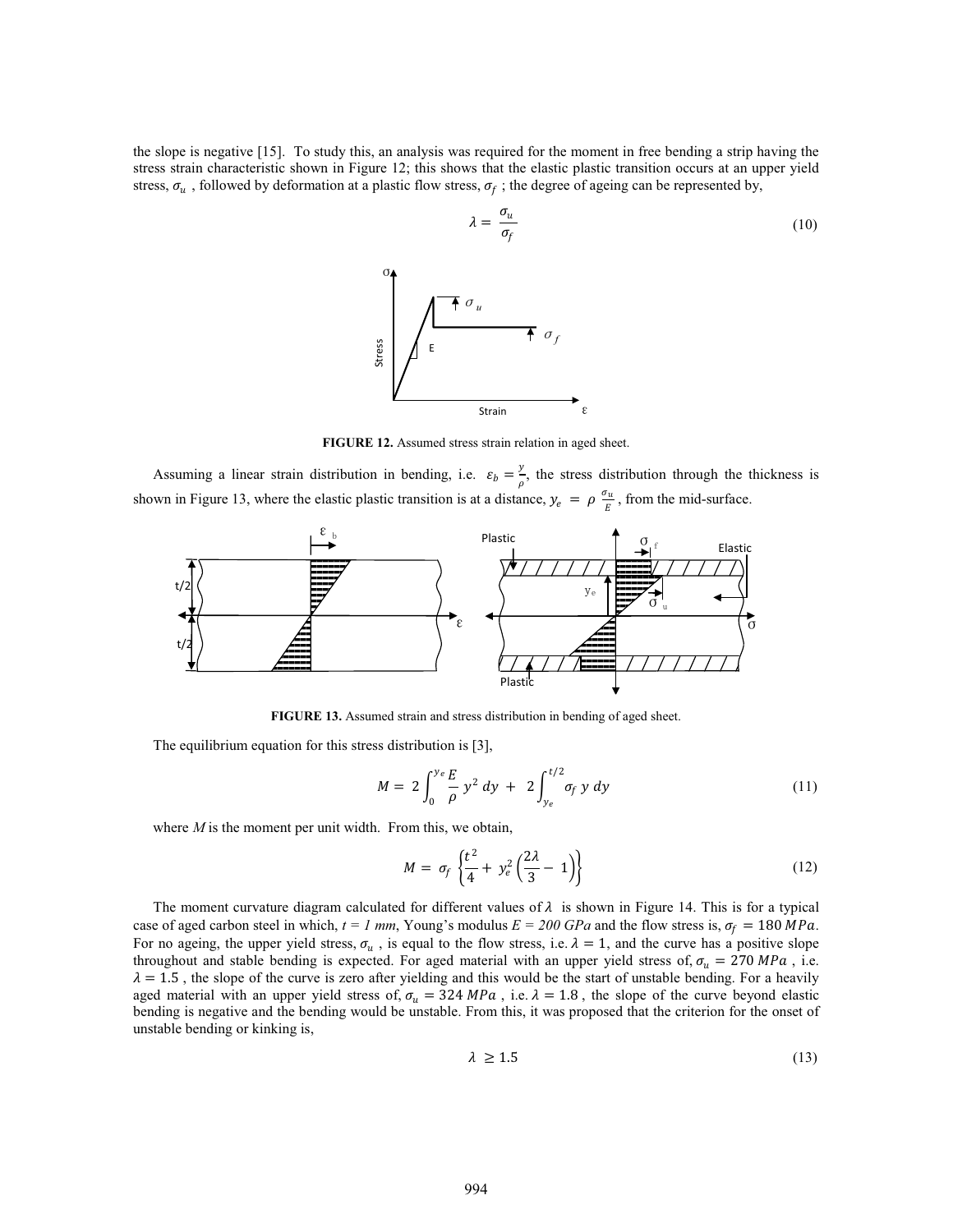

**FIGURE 14.** Theoretical moment–curvature diagram in bending aged materials without tension.

Experiment shows that if the upper yield stress is determined from a bending test rather than from a tensile test and the flow stress is obtained by back extrapolation of the true stress strain curve, this criterion is reasonable [15,16,17].

#### **CONCLUSION**

The approximate and simplified models presented have been useful in the initial study of a wide range of manufacturing processes, both for the initial assessment of the magnitude of variables in process design and also to assist students in understanding the factors governing common processes. They are not intended to replace more accurate numerical or analytical models, but rather to provide additional tools for industrial metal formers and for students entering this field.

#### **ACKNOWLEDGMENTS**

The authors thank those students whose work is included here, specifically Daniel Hurst, J Supasuthakul and Chetan Nikhare and also Emeritus Professor J L Duncan for his input.

#### **REFERENCES**

- 1. Bland, D. R., Ford, H., the calculation of roll force and torque in cold strip with tensions. Proc. Inst. Mech. Engrs 159, 144 (1948).
- 2. Gardiner, F,. J. 'The spring back of metals', Tram. Am. SOC. mech. Engrs 1943 65,817.
- 3. Marciniak, Z., J.L. Duncan, and S.J. Hu, *Mechanics of Sheet Metal Forming*. 2nd ed. 2002: Butterworth-Heinemann. p. 211.
- 4. Supasuthakul, J., P.D. Hodgson, M. Weiss, and C. Yang, *Analytical Solutions and Finite Element Modelling of Deep Drawing Process for Cylindrical Metal Cups.* Key Engineering Materials, 2010. **443**: pp. 104-109.
- 5. Supasuthakul, J., *Modelling of Bending-Dominated Forming Processes of Metal Sheets*, PhD Thesis. Deakin University, Victoria. 2011.
- 6. de Souza, T. and B.F. Rolfe, *Multivariate Modelling of Variability in Sheet Metal Forming.* Journal of Materials Processing Technology, 2008. **203**(1-3): pp. 1-12.
- 7. M. Weiss, B.F. Rolfe, M. Dingle, J.L. Duncan, Elastic Bending of Steel-Polymer-Steel Laminates (SPS) to a Constant Curvature, Journal of Applied Mechanics (ASME), 2006. 73 (4): p. 574 - 579.
- 8. Weiss, M., An investigation on the forming behaviour of metal/polymer laminates, in Faculty of Science and Technology. 2006, Deakin University: Geelong. p. 214.
- 9. C. Nikhare, M. Weiss and P. D. Hodgson, Die closing force in low pressure tube hydroforming, Journal of Materials Processing Technology, 210 (2010) 2238-2244.
- 10. Weiss, M., et al., Measurement of bending properties in strip for roll forming, in International Deep Drawing Research Group, D.K.M. B.S. Levy, C.J. Van Tyne, Editor. 2009: Golden, Colorado, USA. p. 521-532.